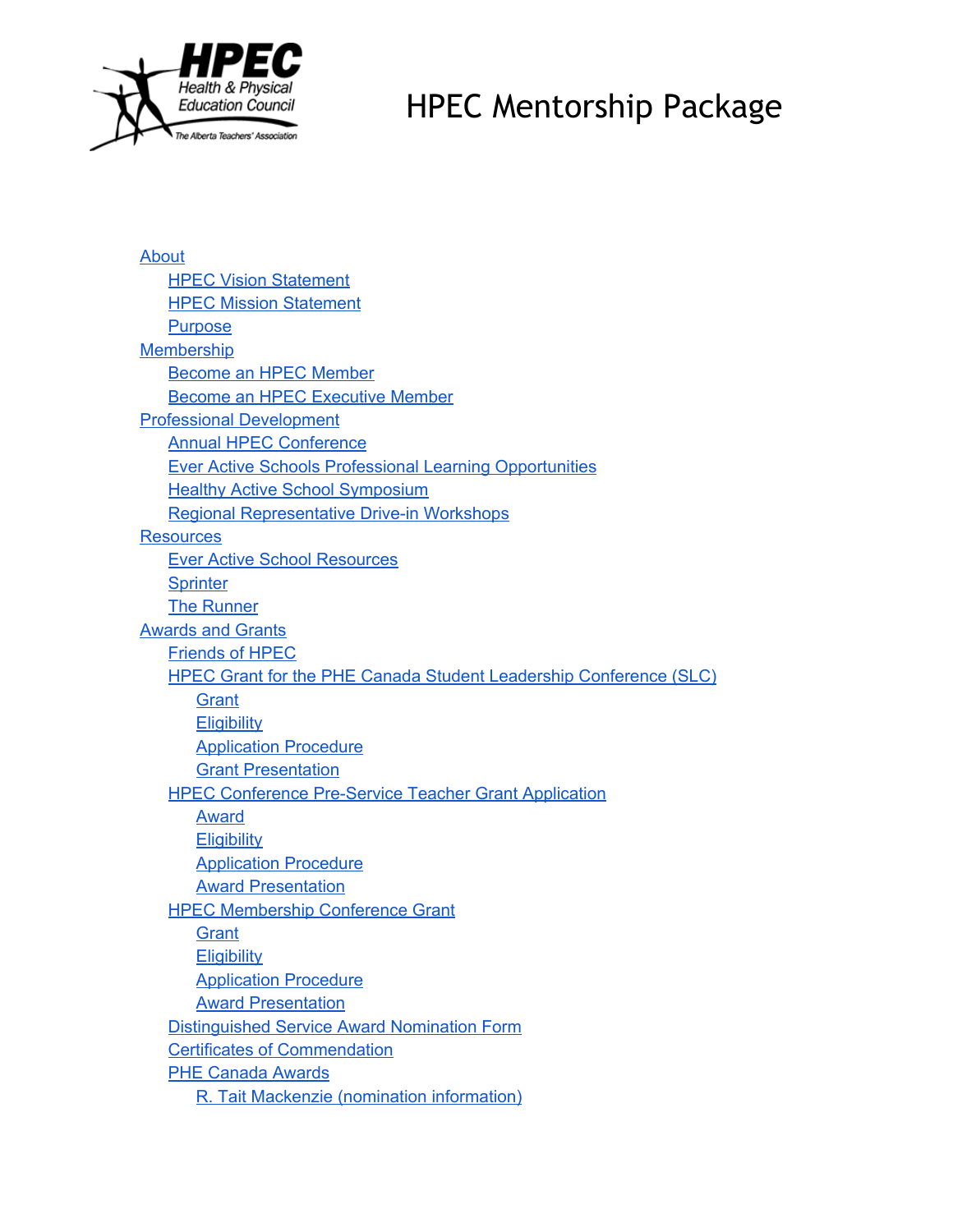

North American Society Fellowship Award (nomination [information\)](#page-9-1) Physical Education Teaching Excellence Award (nomination [information\)](#page-9-0) PHE Canada Health Educator Award (nomination [information\)](#page-9-0) **Health Promoting School Champion Award (nomination [information\)](#page-10-0) Appendix A - [Mentorship](#page-10-1) Literature Review** Appendix B - HPEC Mentorship [Background](#page-10-2)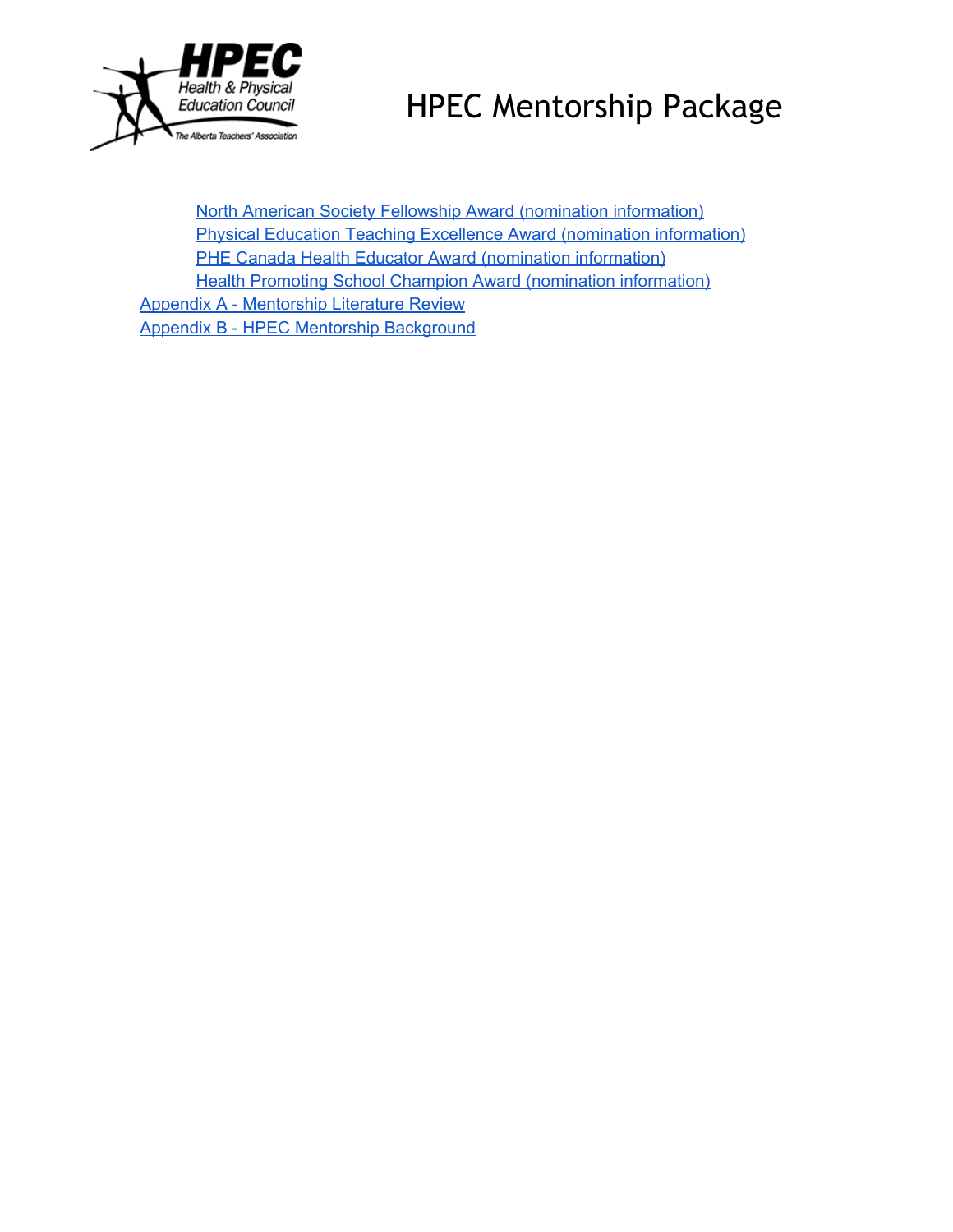

## <span id="page-2-0"></span>[About](http://www.hpec.ab.ca/about)

### <span id="page-2-1"></span>**HPEC Vision [Statement](http://www.hpec.ab.ca/about)**

Alberta teachers will provide quality instruction and programs in health and physical education to promote the development of healthy active lifestyles in students.

### <span id="page-2-2"></span>**HPEC Mission [Statement](http://www.hpec.ab.ca/about)**

The Health and Physical Education Council, as a professional organization of teachers, advocates for quality health and physical education programs and provides opportunities for professional growth and development of its members. HPEC is committed to providing leadership in creating healthy active school communities.

#### <span id="page-2-3"></span>**[Purpose](http://www.hpec.ab.ca/about)**

- To improve curriculum and instruction in Health and Physical Education through increased knowledge and understanding.
- To develop, study, and propose professional resources and response to Health and Physical Education issues.
- To provide opportunities for teachers to improve professional practice.
- To promote the importance of health and physical education programs within the school community.
- To liaise with other organizations that seek to promote healthy active lifestyles within school communities.
- To further the continuous development and evaluation of standards and guidelines within the profession for personnel, programs and facilities in health and physical education.

## <span id="page-2-4"></span>Membership

The Alberta Teachers Association's Health and Phys. Ed. Council is a dynamic group of teachers who are interested in promoting and improving the state of:

- Lesson delivery
- Professional development
- Long range professional outlook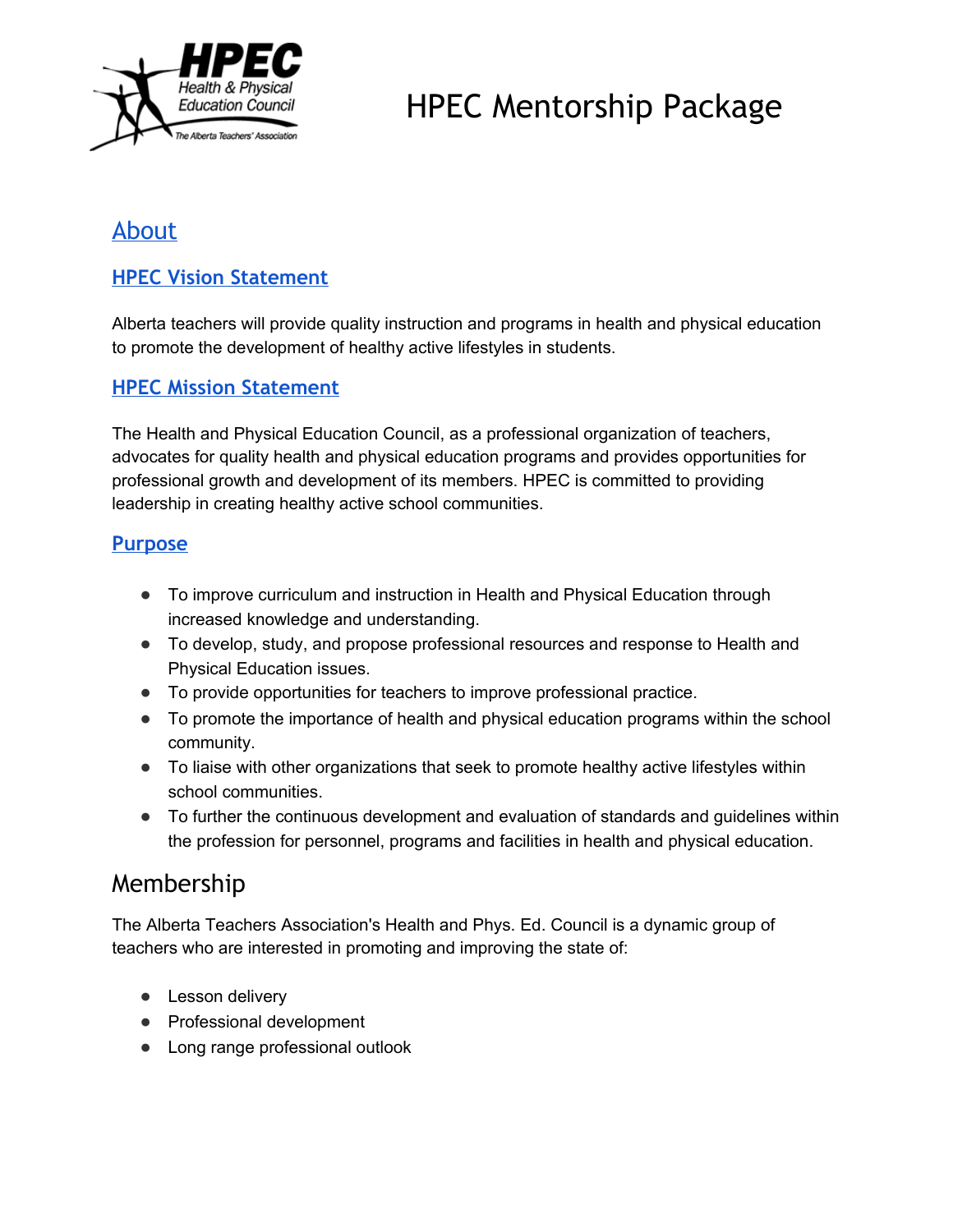

## <span id="page-3-0"></span>**Become an HPEC [Member](https://access.teachers.ab.ca/Pages/Login.aspx?ru=aHR0cDovL3d3dy50ZWFjaGVycy5hYi5jYS9QYWdlcy9Ib21lLmFzcHg=)**

Complete the HPEC membership application on the ATA website. Each teacher who is an active member of the ATA is eligible for one free specialist council membership. An Alberta Teacher certificate number is required to complete the membership.

#### <span id="page-3-1"></span>**Become an HPEC [Executive](http://www.hpec.ab.ca/content.php?nid=1699) Member**

The next step is to become part of that dynamic group of HPEC members who volunteer their time to lead their peers to higher quality curriculum delivery. If this is something that you would like to undertake - contact the HPEC president or vice president. They will steer you in the right direction and inform you of any vacancies in the executive. Elections take place at the HPEC AGM, held annual in May. Even year elections are held for the positions of Secretary and Vice-President 2. Odd year elections are held for the positions of President-Elect, Vice-President 1 and Vice-President 2. All other positions are appointed positions on the executive. Positions are 2 year terms. All applications for HPEC executive positions can be completed online on the HPEC website.

## <span id="page-3-2"></span>Professional [Development](http://www.hpec.ab.ca/conferences-workshops)

## <span id="page-3-3"></span>**Annual HPEC [Conference](http://www.hpec.ab.ca/content.php?nid=1540&mid=858)**

A definite 'must do' for any HPEC member, is the annual conference. It is held in a different region each year to allow equal access for participants. It is two plus days of education and fun. You will come away with the knowledge and energy to bolster your existing health and phys. ed. programs.

Click on the Professional Development link on the HPEC website [\(www.hpec.ab.ca\)](http://www.hpec.ab.ca/) to find out more information on the upcoming HPEC conference. While you are at it, perhaps you have something you would like to contribute in the way of a session or activity at the next HPEC conference or teachers convention. Contact your Regional [Representative](http://www.hpec.ab.ca/content.php?nid=2069&mid=906) for more information on how you can become a presenter. You can also check the hpec website for the call for presenters for the upcoming HPEC conference. It will elevate your thinking and your standing amongst your peers.

## <span id="page-3-4"></span>**Ever Active Schools Professional Learning [Opportunities](http://www.everactive.org/professional-learning-opportunities)**

Ever Active Schools is leading the way in providing quality professional learning opportunities for school communities. These unique learning opportunities can be accessed for conferences,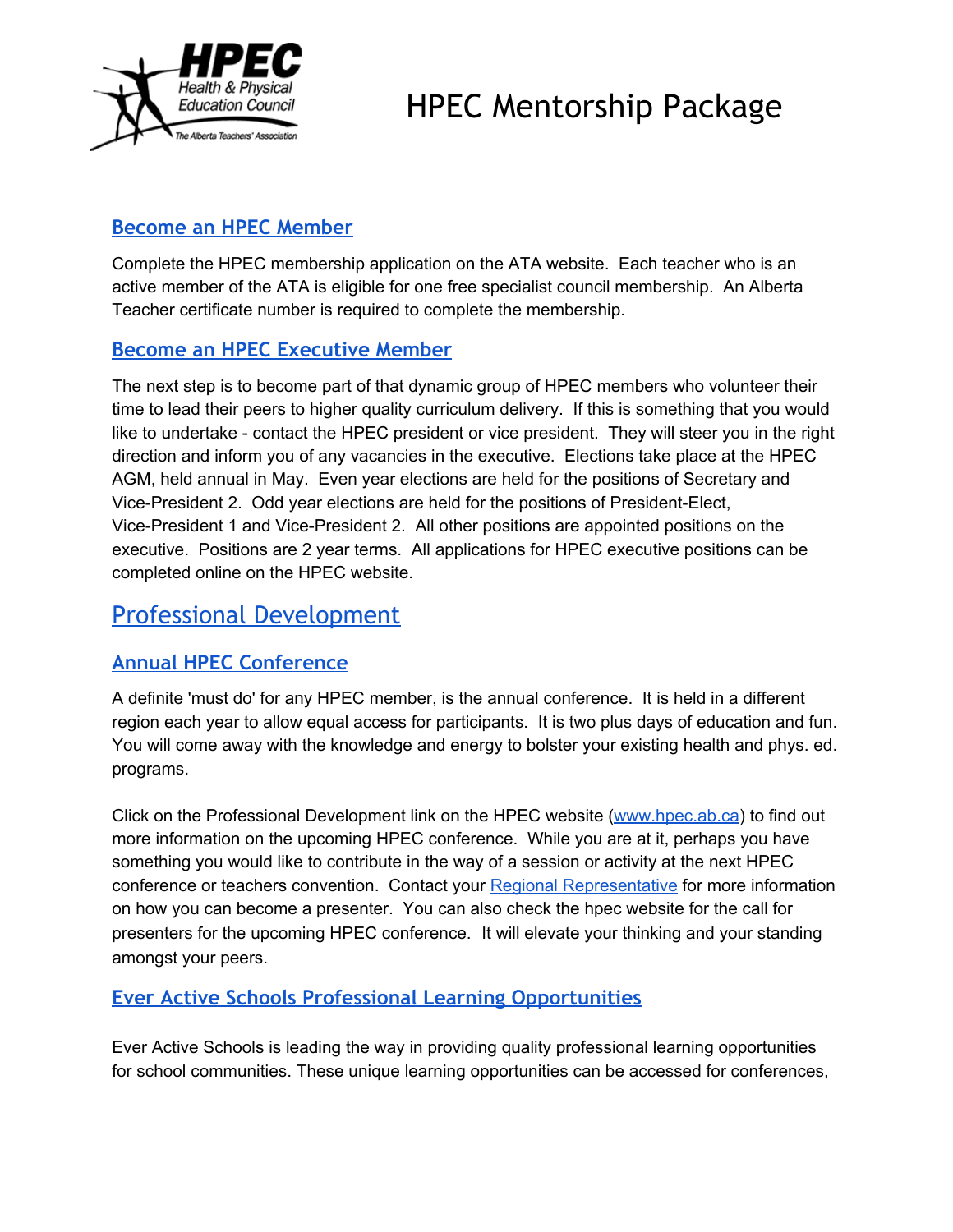

conventions, professional development days, staff or parent council meetings or tailored to meet your individual needs.

- <span id="page-4-0"></span>● Healthy Active School Symposium
- Alberta Medical Association Youth Run Club
- Shaping the Future Conference
- Ever Active School Sessions at Teacher Conventions
- Physical Literacy Summit
- Ongoing Workshops and Sessions
- Summer Professional Development Opportunity
- EAS Twitter Chat

### <span id="page-4-1"></span>**Regional [Representative](http://www.hpec.ab.ca/hpec-workshops) Drive-in Workshops**

Your first step in getting involved with HPEC is to attend one of the regional drive-in workshops. Please contact your Regional Representative (see HPEC Regions for more [information\)](http://www.hpec.ab.ca/content.php?nid=2069) to find out when your next drive-in workshop will be held.

## <span id="page-4-2"></span>**[Resources](http://www.hpec.ab.ca/resources)**

#### <span id="page-4-3"></span>**Ever Active School [Resources](http://www.everactive.org/resources-1)**

- [Comprehensive](http://www.everactive.org/comprehensive-school-health-and-the-arts?id=1396) School Through the Arts
- General [Comprehensive](http://www.everactive.org/general-comprehensive-school-health?id=1396) School Health
- [Comprehensive](http://www.everactive.org/comprehensive-school-health-process-1?id=1396) School Health Process
- Health [School](http://www.everactive.org/healthy-school-policy-1?id=1396) Policy
- [Partnerships](http://www.everactive.org/partnerships-and-services-1?id=1396) and Services
- Social and Physical [Environment](http://www.everactive.org/social-and-physical-environment-1?id=1396)
- General Teaching and Learning [Resources](http://www.everactive.org/teaching-and-learning-1?id=1396)
- [Physical](http://www.everactive.org/physical-activity?id=1396) Activity
- [Healthy](http://www.everactive.org/healthy-eating-1?id=1396) Eating
- Positive Social [Environments](http://www.everactive.org/positive-social-environments-1?id=1396)
- Student [Leadership](http://www.everactive.org/student-leadership-1?id=1396)
- [Francophone](http://www.everactive.org/francophone-resources?id=1396) Resources
- Staff [Wellness](http://www.everactive.org/staff-wellness-1?id=1396)
- EAS [Online](http://www.everactive.org/online-store) Store

#### <span id="page-4-4"></span>**[Sprinter](http://www.hpec.ab.ca/the-sprinter)**

The Sprinter is an electronic newsletter with current information about upcoming HPEC initiatives, recent HPEC award winners and updates from the HPEC executive to keep HPEC members informed.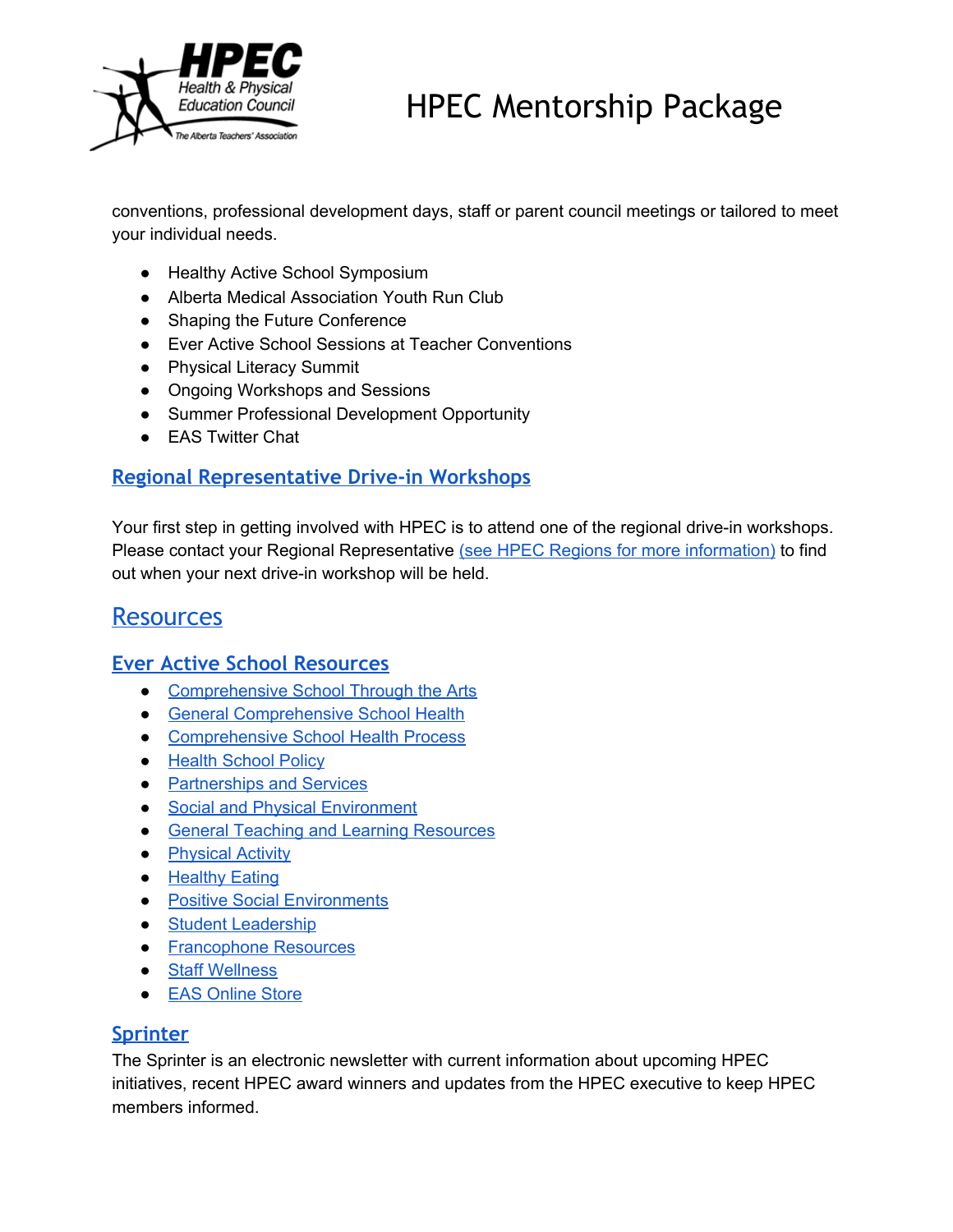

## <span id="page-5-0"></span>**The [Runner](http://www.hpec.ab.ca/the-runner)**

Still wanting to do more, and get more out of your HPEC membership? Time to go to the HPEC Publications connection on the HPEC website, where you can read archived versions of the acclaimed HPEC publication called The Runner. This publication has received accolades from other national bodies in similar fields. The Runner editor is constantly looking for articles of interest, research, and applicable activities for Monday morning! Maybe it is time for you to submit your ideas for consideration in The Runner.

## <span id="page-5-1"></span>Awards and Grants

## <span id="page-5-2"></span>**[Friends](http://www.hpec.ab.ca/content.php?nid=1649&mid=883) of HPEC**

If you wish to apply for grant money to assist with your work on projects that will promote the teaching of health and/or physical education in Alberta schools, please complete and submit the following form along with pertinent supporting documents. Projects such as writing on researching articles for the Runner, developing and delivering workshops for teachers in our province, developing resources for teacher use or any other worthwhile project that meets the criteria listed below will be considered.

- Grant applications can be received at any time during the year. (Please note: If you are planning a workshop, your request for funding should be received at least one month prior to the workshop.)
- Applicants must be members in good standing of HPEC.
- To qualify for a grant from the Friends of HPEC, your activity or project must provide direct benefit to teachers and students in Alberta schools.
- Two grants of \$500 will be awarded in each calendar year is limited to the interest earned from the principal invested in this trust fund.
- Grants to be awarded will be presented at the Annual General Meeting at the HPEC annual conference.
- A complete report of the activity or project and a copy of the materials produced must be provided before the funds will be awarded.

## <span id="page-5-3"></span>**HPEC Grant for the PHE Canada Student Leadership [Conference](http://www.hpec.ab.ca/content.php?nid=1653&mid=883) (SLC)**

<span id="page-5-4"></span>**Grant**

• Sponsorship of education pre-service teachers from education programs recognized by the Alberta Teachers Association (ATA)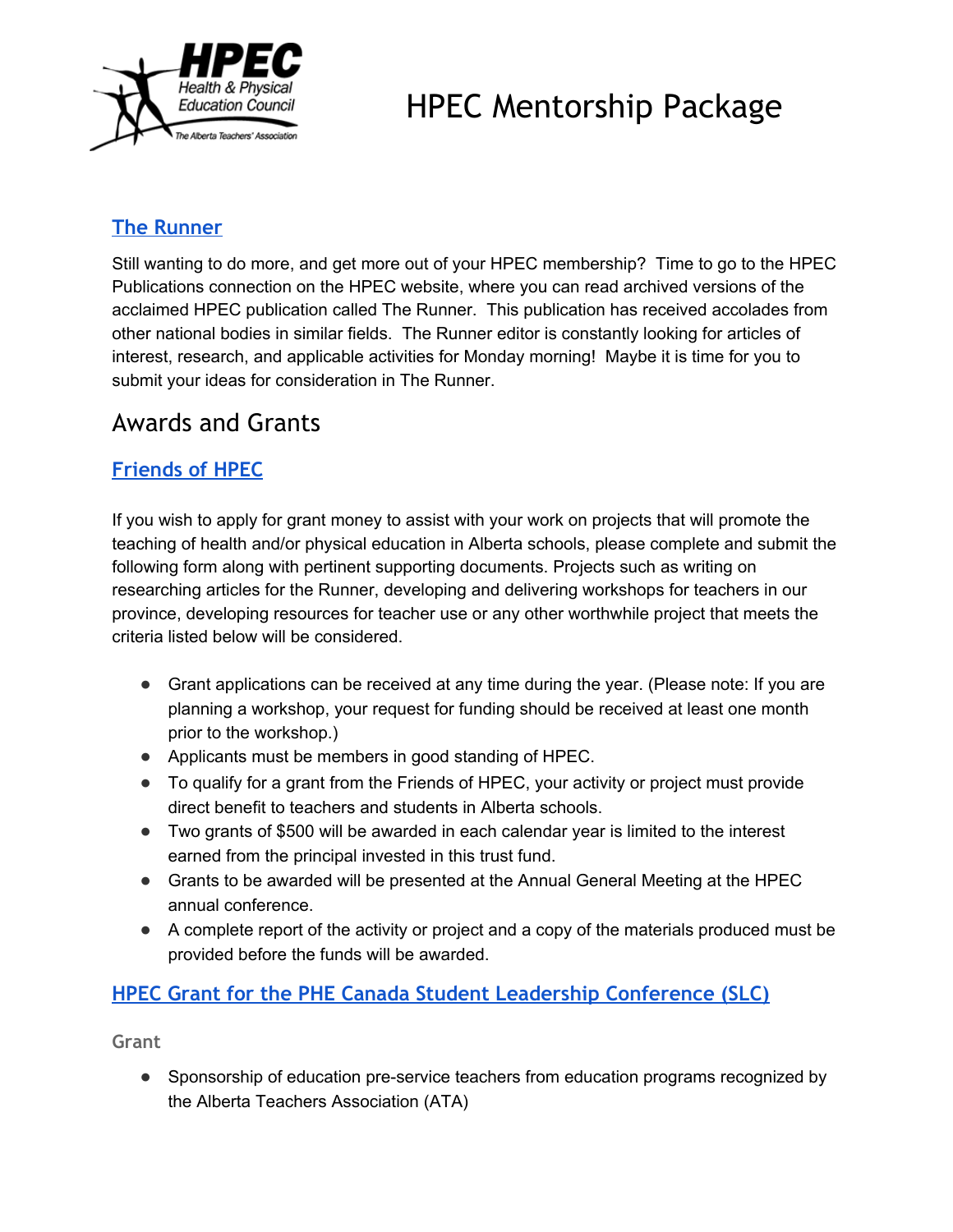

- A \$500 grant per student; receipts for registration and other costs related to attending the PHE Canada Student Leadership Conference (SLC) must be submitted to the HPEC treasurer upon return from the conference
- Allocation of funds will be contingent on the funds being available in the current year's HPEC budget.
- The number of students to be sponsored will be a maximum of 4 students

#### <span id="page-6-0"></span>**Eligibility**

- Full time student/pre-service teacher who is in their second year or later of a BEd program with an interest in health or physical education.
- HPEC member and a member of their ATA student local
- Secondary or elementary school focus
- Grant recipients submit an article for the HPEC Runner to the treasurer within one month of the SLC

#### <span id="page-6-1"></span>**Application Procedure**

- Student to complete online application form which requests name, institution, contact information and response to an open-ended question (in 250 words or less): How do you feel your attendance at this conference will impact your teaching practice?
- Students are to apply for the HPEC Grant for the PHE Canada Student Leadership Conference by completing this application by April 15.

#### <span id="page-6-2"></span>**Grant Presentation**

- Grant recipients will receive notification by May 15.
- Grant to be presented to the pre-service teachers upon completion and submission of their article and submissions of receipts
- Names of recipients will be published in HPEC Runner

## <span id="page-6-3"></span>**HPEC [Conference](http://www.hpec.ab.ca/content.php?nid=1657&mid=883) Pre-Service Teacher Grant Application**

#### <span id="page-6-4"></span>**Award**

- Sponsorship of up to four (4) education pre-service teachers from education programs recognized by the association
- The grant will cover the student registration fee and \$200 for costs related to attend the HPEC Conference; receipts for registration and other costs must be submitted to the HPEC treasurer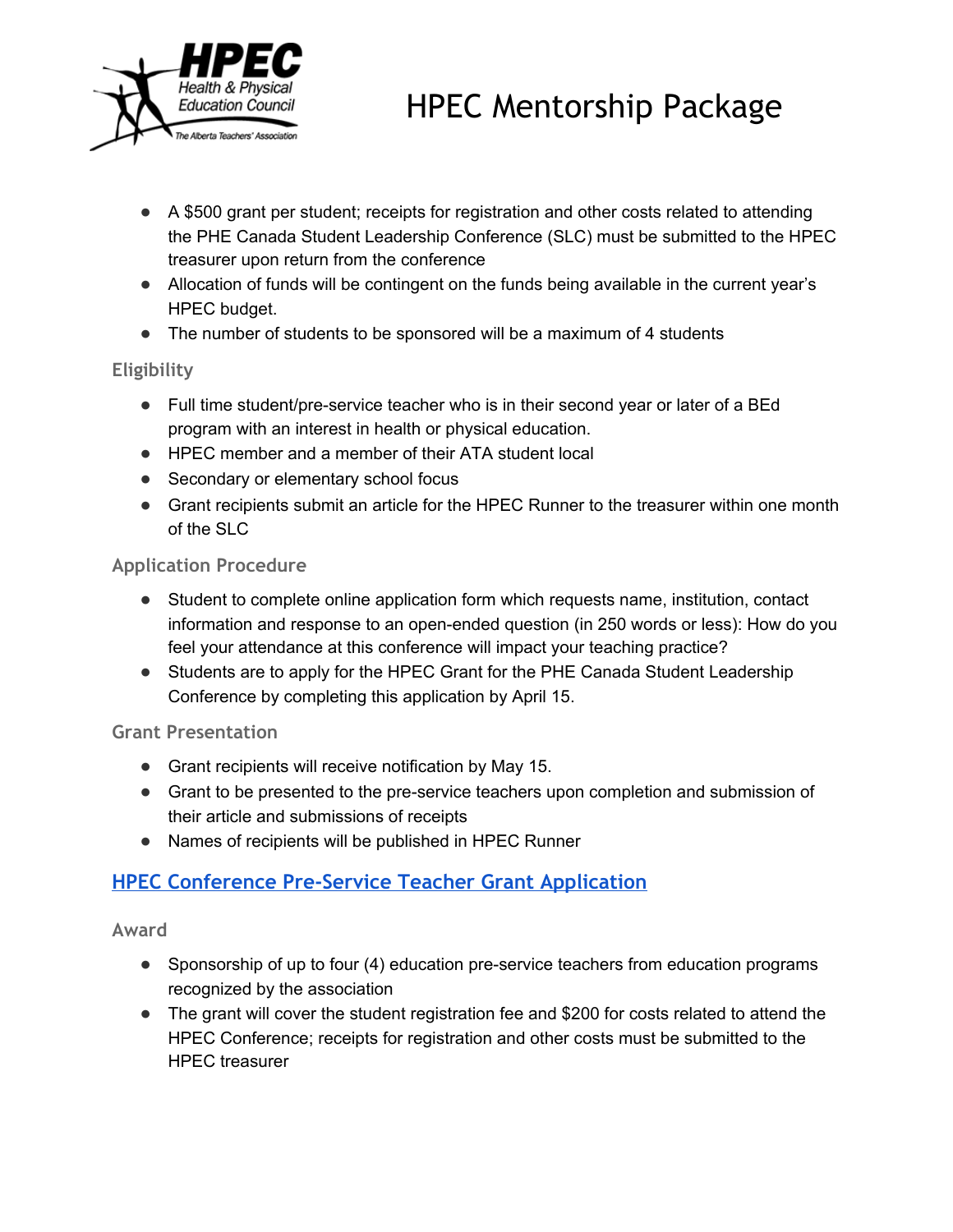

● Allocation of funds will be contingent on the funds being available in the current year's HPEC budget.

#### <span id="page-7-0"></span>**Eligibility**

- Full time student/pre-service teacher in their final two years of a BEd program with an interest in health and physical education.
- HPEC member and a member of their ATA student local
- Secondary or elementary school focus
- Award winners must be present at the HPEC Annual General Meeting (AGM) during the annual HPEC Conference to receive their award.

#### <span id="page-7-1"></span>**Application Procedure**

● Student to complete this online application form by January 15 each calendar year.

#### <span id="page-7-2"></span>**Award Presentation**

- Successful recipients will be notified by February 28
- Award

## <span id="page-7-3"></span>**HPEC [Membership](http://www.hpec.ab.ca/content.php?nid=1661&mid=883) Conference Grant**

<span id="page-7-4"></span>**Grant**

- The purpose of the HPEC Membership Conference Grant is to provide financial aid to HPEC members to support their attendance at the annual HPEC conference.
- The grant supports up to three (3) HPEC members who are currently teaching (full or part-time) in K-12 schools.
- HPEC will reimburse successful applicants the HPEC Conference registration fee and one day of substitute costs; this grant will not exceed \$700 per teacher. A HPEC conference registration receipt and an invoice issued by the applicant's school for substitute costs must be submitted to the HPEC treasurer for reimbursement.
- Allocation of funds will be contingent on the funds being available in the current year's HPEC budget.

#### <span id="page-7-5"></span>**Eligibility**

- Full or part time teacher currently employed in an Alberta Teachers Association recognized school.
- Current HPEC member
- $\bullet$  The successful applicants must submit an activity write-up (practical game(s), new ideas and/or activities) for publication in the HPEC Runner.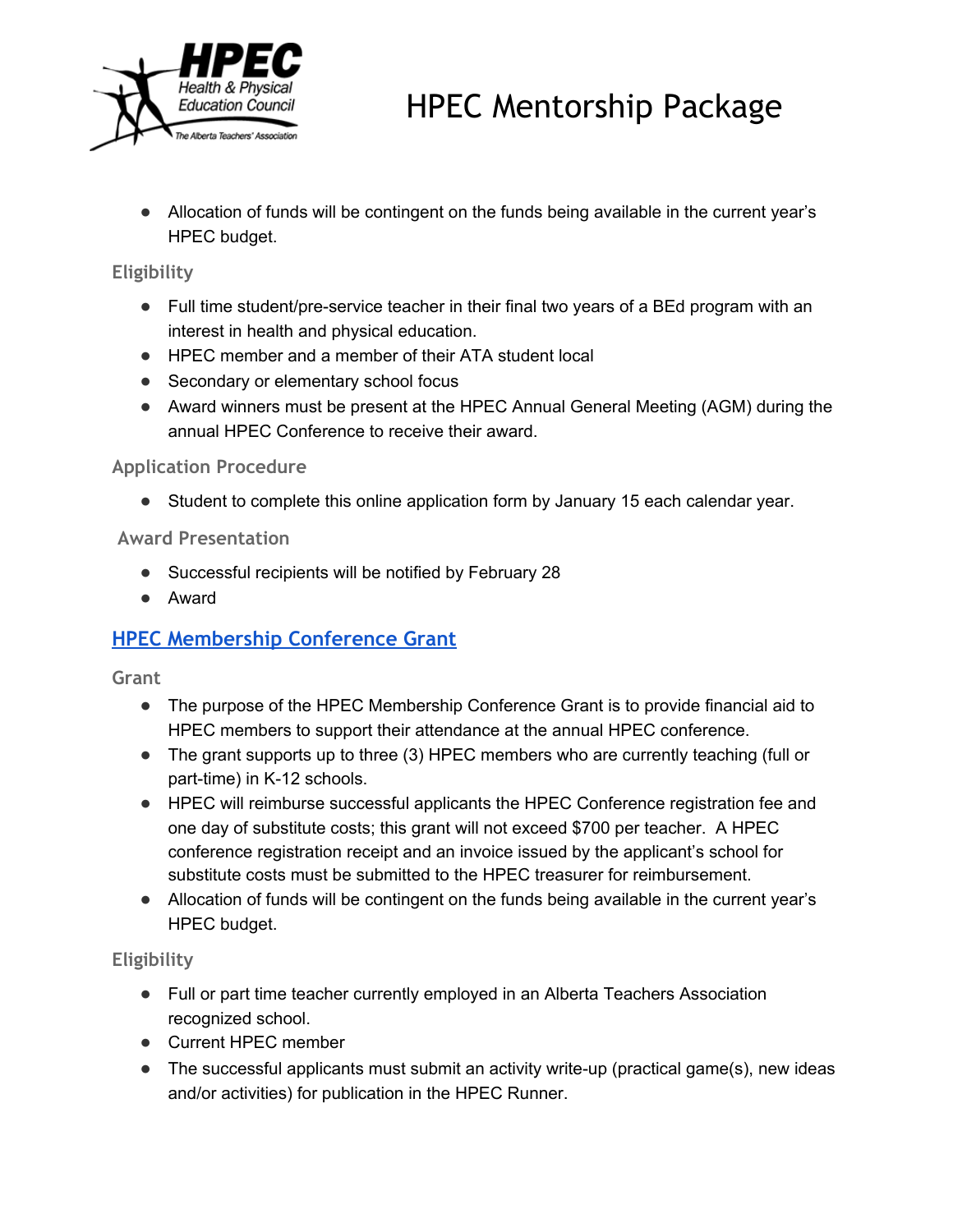

#### <span id="page-8-0"></span>**Application Procedure**

- Teachers are to complete this online application form by January 15. The form requests teacher name, school, and contact information.
- All applications will be reviewed by the HPEC Table Officers

#### <span id="page-8-1"></span>**Award Presentation**

- Successful recipients will be notified by February 15
- s to be presented to the pre-service teachers at the AGM at the HPEC conference.
- Names of recipients will be published in the HPEC Runner and minutes of AGM.

## <span id="page-8-2"></span>**[Distinguished](http://www.hpec.ab.ca/content.php?nid=1665&mid=883) Service Award Nomination Form**

You are invited to submit a nomination for the Health and Physical Education Council (HPEC) Distinguished Service Award.

The candidate must be a current or former member of the Health and Physical Education Council and shall have performed distinguished, meritorious, and special service as a leader in the field of health and/or physical education.

Letters of reference from two council members must accompany nomination forms. Only nominations accompanied by the appropriate documentation and endorsement will be considered.

The award will be in the form of a plaque in the shape of the province of Alberta with an appropriate inscription. A maximum of two awards are presented each year at the annual conference.

Submission Deadline: January 15 of each calendar year.

## <span id="page-8-3"></span>**Certificates of [Commendation](http://www.hpec.ab.ca/content.php?nid=1669&mid=883)**

The selection committee will consider the names and information contained herein confidential. The candidate must be, or have been, a member of the Health and Physical Education Council of the Alberta Teacher's Association.

The Health and Physical Education Council recognizes outstanding contributions to health and/or physical education in the following manner: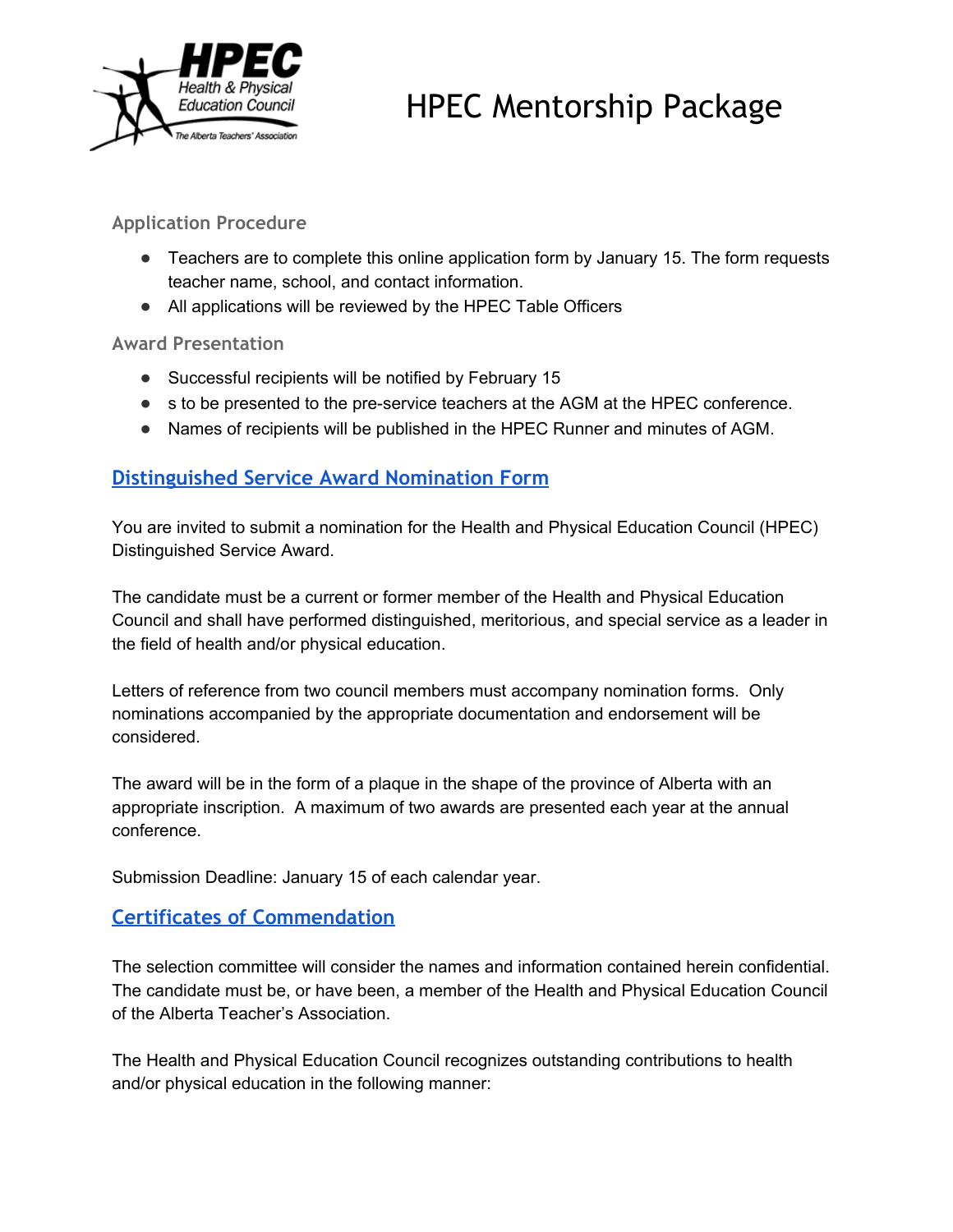

- District representatives may nominate up to two people in their zone who are current members of the council who have made or are making an outstanding contribution to Health and Physical Education (the number of nominees may be increased at the discretion of the awards committee). These nominations will be presented with a certificate of commendation at the HPEC annual conference.
- If you would like to recommend someone to your Regional Representative, please complete the nomination form and it will be forwarded to your regional representative for consideration.
- A summary of citations and biographical data of those receiving the certificates are to be included in a booklet available for distribution at the annual HPEC conference award ceremony.

Do you know someone who has made a positive contribution to the health and physical education field? Make sure they receive the recognition that they deserve and nominate them today.

## <span id="page-9-0"></span>**PHE Canada [Awards](http://www.hpec.ab.ca/content.php?nid=1673&mid=883)**

#### **R. Tait Mackenzie (nomination [information\)](http://www.phecanada.ca/awards/r-tait-mckenzie-award)**

PHE Canada's most prestigious award and is named after the distinguished Canadian physician, sculptor and physical educator, Dr. R. Tait McKenzie. The award epitomizes Dr. Tait McKenzie's professional ideals, his service to humanity, and his dedication to the advancement of knowledge and understanding of physical and health education, recreation and dance.

#### <span id="page-9-1"></span>**North American Society Fellowship Award (nomination [information\)](http://www.phecanada.ca/awards/north-american-society-fellowship%20)**

This award recognizes outstanding professionals within the allied professions of health education, physical education, recreation, sport and dance in North America, and is presented jointly by PHE Canada and AAHPERD.

#### **Physical Education Teaching Excellence Award (nomination [information\)](http://www.phecanada.ca/awards/excellence-physical-education)**

This award honours exceptional teachers (one from each province, of which three are selected for national honours) for their excellence in teaching physical education and their ability to motivate children and youth to participate in physical activity. This award is the only national award in Canada that recognizes physical education teachers for their hard work and dedication in helping to build strong, healthy and physically active children.

#### **PHE Canada Health Educator Award (nomination [information\)](http://www.phecanada.ca/awards/excellence-health-education)**

This award honours an individual for their work to further the importance of health education in Canada and/or who has served as a champion in promoting the importance of Health Promoting Schools at the local, regional, provincial or federal level.